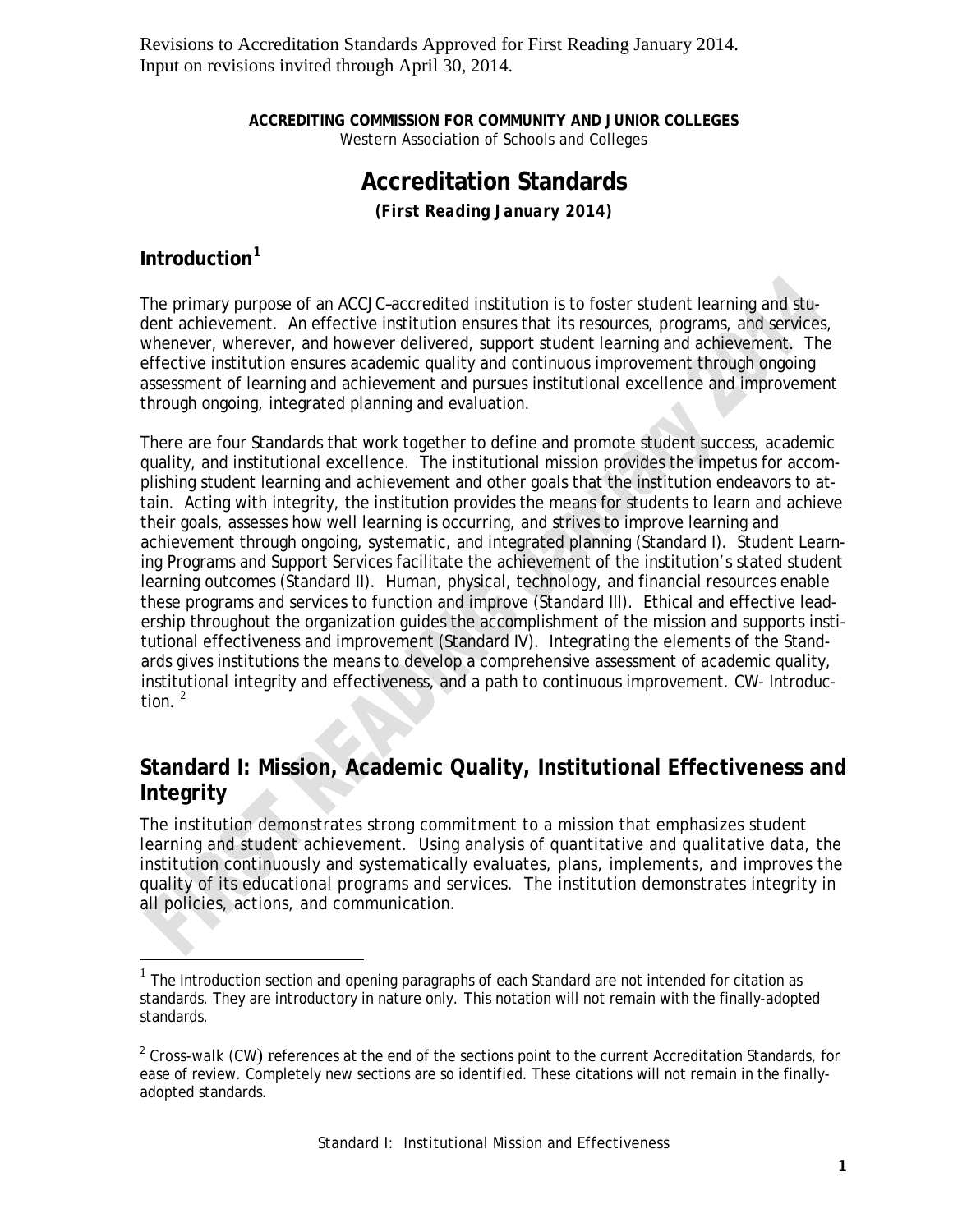#### **A. Mission**

- 1. The institution's mission describes its broad educational purposes, its degrees and credentials offered, its intended student population, and its commitment to student success, as reflected in student learning and student achievement. The institution's programs and services are aligned with its mission. CW IA+, IA1
- 2. The institution uses data to determine how effectively it is accomplishing its mission, and whether the mission directs institutional priorities and educational needs of students. CW IA1+
- 3. The mission guides institutional decision-making, planning, and resource allocation and informs institutional goals for student learning and achievement. CW IA4+
- 4. The institutional mission statement is approved by the governing board and published. CW IA2

#### **B. Assuring Academic Quality and Institutional Effectiveness**

#### *Academic Quality*

- 1. The institution demonstrates a substantive and collegial dialog about student outcomes, academic quality, institutional effectiveness, and continuous improvement of student learning and achievement. CW IB1
- 2. The institution defines and assesses learning outcomes for all instructional programs and student and learning support services. CW IB intro+, IB, IB2+, IIA2a,  $IIB.4$
- 3. The institution publishes institution-set standards for student achievement, appropriate to its mission, and assesses how well it is achieving them in pursuit of continuous improvement. CW IB intro+, IB, IB2+
- 4. The institution uses assessment data, organizes its institutional processes and allocates and reallocates resources to support student learning and student achievement. CW IB intro+, IB, IB4

#### *Institutional Effectiveness*

- 5. The institution assesses accomplishment of its mission through program review and evaluation of outcomes, goals and objectives through analyses of quantitative and qualitative data disaggregated by program type and mode of delivery. CW IA3, IB3
- 6. The Institution disaggregates and analyzes outcomes for subpopulations of students important to its mission. When the institution identifies performance gaps, it implements strategies, which may include human and fiscal resources, to mitigate those gaps and evaluates the efficacy of those strategies. CW IB intro+, new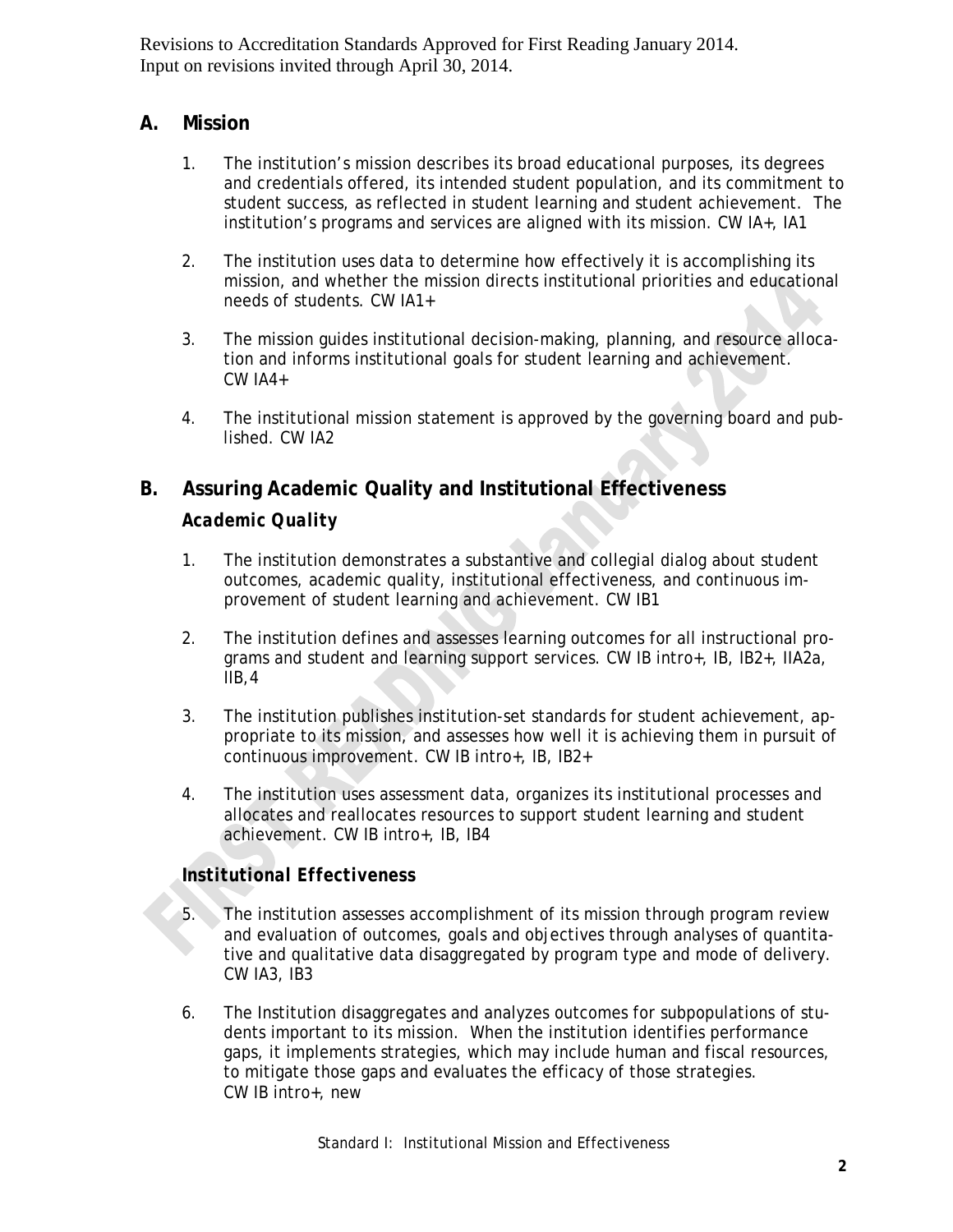- 7. The institution regularly evaluates its policies and practices in educational programs and student and learning support services, resource management, and governance to assure their effectiveness in supporting academic quality and accomplishment of mission. CW IB6
- 8. The institution engages in continuous, broad based, systematic evaluation and planning. The institution integrates program review, planning, and resource allocation that leads to accomplishment of its mission and improvement of institutional effectiveness and academic quality. Institutional planning addresses short- and long-range needs for educational programs and services and for human, physical, technology, and financial resources. CW IB4, IIIA6, IIIB2b, IIIC2, IIID4
- 9. The institution regularly evaluates the efficacy and currency of its planning processes, plans and makes changes as needed. CW IB7
- 10. The institution communicates the results of all of its assessments broadly so that the institution has a shared understanding of its strengths and weaknesses and sets appropriate priorities. CW IB5

## **C. Institutional Integrity<sup>1</sup>**

- 1. The institution assures the clarity, accuracy, and integrity of information provided to students and prospective students, personnel, and all persons or organizations related to its mission statement, learning outcomes, educational programs, and student support services. The institution gives accurate information to students and the public about its accreditation status with all of its accreditors. (ER 20) CW IIA Intro, IIA1, IIA6c
- 2. The institution provides a print or online catalog for students and prospective students with precise, accurate, and current information on all facts, requirements, policies, and procedures listed in the "Catalog Requirements" (endnote on page 19). CW IIB2
- 3. The institution uses documented assessment of student learning and achievement to communicate matters of academic quality to appropriate constituencies, including current and prospective students and the public. (ER 10, 19) CW IB5
- 4. The institution describes its certificates and degrees in terms of their purpose, content, course requirements, and expected learning outcomes. CW IIA6
- The institution regularly reviews institutional policies, procedures, and publications to assure integrity in all representations of its mission, programs, and services.<sup>2</sup> CW IVA5
- 6. The institution accurately informs current and prospective students regarding the total cost of education**,** including tuition, fees, and other required expenses, including textbooks, and other instructional materials. CW New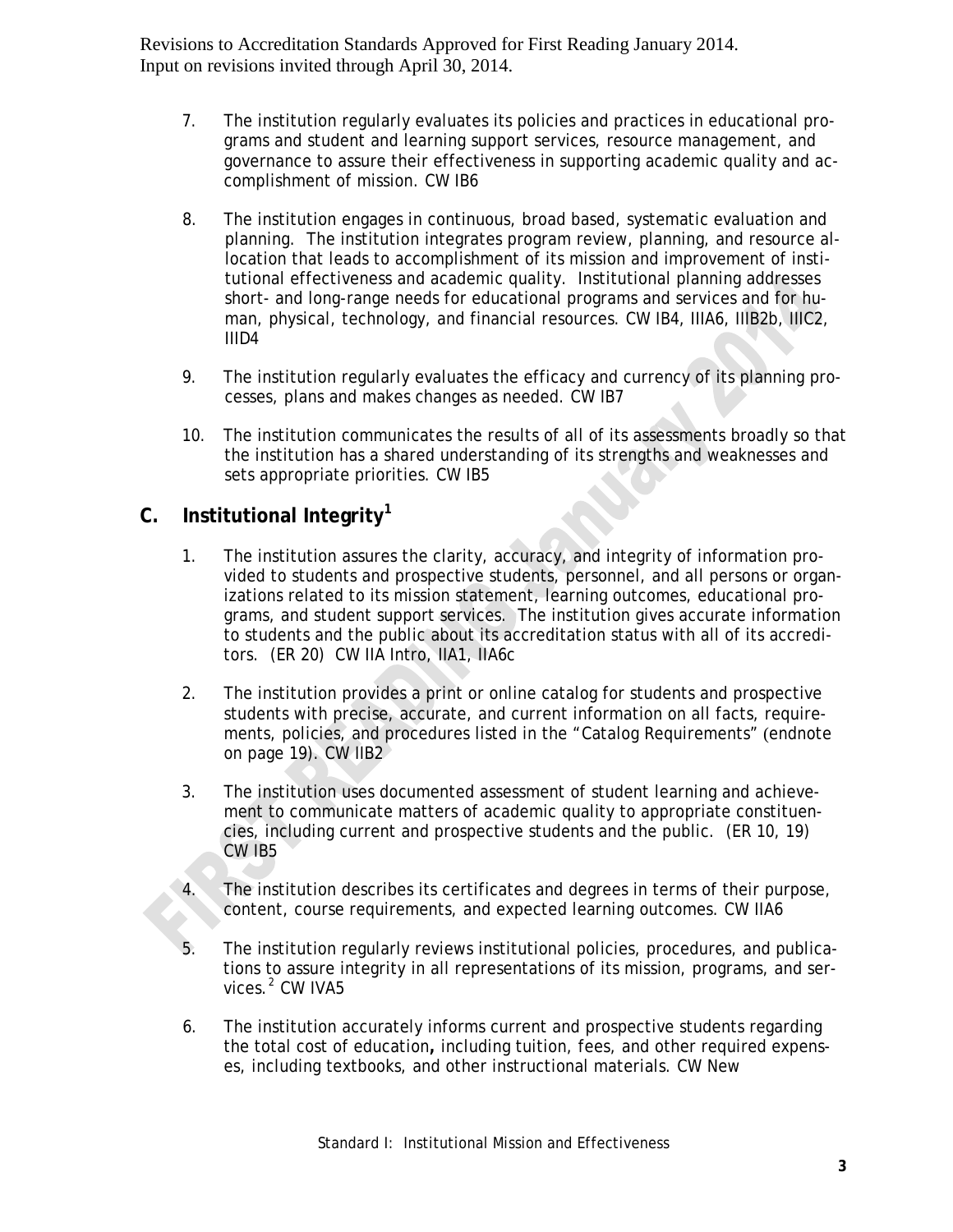- 7. In order to assure institutional and academic integrity, the institution uses and publishes governing board policies on academic freedom and responsibility, student honesty, and specific institutional beliefs or world views. These policies make clear the institution's commitment to the free pursuit and dissemination of knowledge. (ER 12) CW IIA7 Intro
- 8. Faculty distinguish between personal conviction and professionally accepted views in a discipline. They present data and information fairly and objectively. CW IIA7a
- 9. Through its policies, procedures and actions, the institution demonstrates that it promotes integrity and that the board, administration, faculty, staff and students, act responsibly and with integrity. CW IIA7b
- 10. Institutions that require conformity to specific codes of conduct of staff, faculty, administrators, or students, or that seek to instill specific beliefs or world views, give clear prior notice of such policies, including statements in the catalog and/or appropriate faculty or student handbooks. CW IIA7c
- 11. Institutions operating in foreign locations for students other than U.S. nationals operate in conformity with the Standards and applicable Commission policies. Institutions must have authorization from the Commission to operate in a foreign location.<sup>3</sup> CW IIA8
- 12. The institution agrees to comply with Eligibility Requirements, Accreditation Standards, Commission policies, guidelines, and requirements for public disclosure, institutional reporting, team visits, and prior approval of substantive changes. When directed to act by the Commission, the institution responds to meet requirements within a time period set by the Commission. It discloses information required by the Commission to carry out its accrediting responsibilities. (ER 21) CW IVA4
- 13. The institution advocates and demonstrates honesty and integrity in its relationships with external agencies, including compliance with regulations and statutes. It describes itself in consistent terms to all of its accrediting agencies and communicates any changes in its accredited status to the Commission, students, and the public. CW IVA4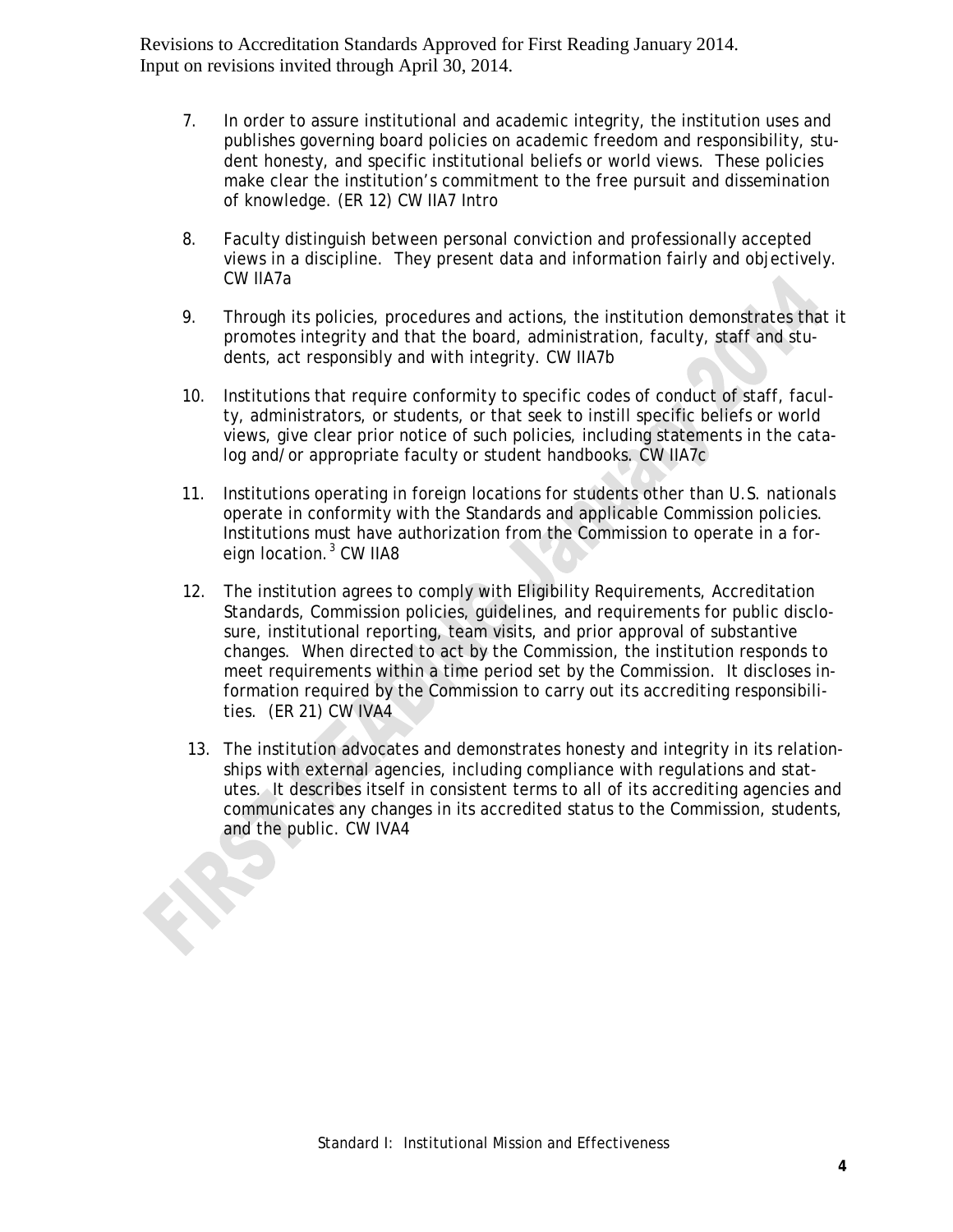## **Standard II: Student Learning Programs and Support Services**

The institution offers instructional programs, student and learning support services aligned with its mission. The institution's programs are conducted at levels of quality and rigor appropriate for higher education and incorporate principles of diversity and equity. The institution assesses its educational quality through methods accepted in higher education, makes the results of its assessments available to the public, and uses the results to improve educational quality and institutional effectiveness. The institution defines and incorporates into all of its degree programs a substantial component of general education designed to ensure breadth of knowledge and to promote intellectual inquiry. The provisions of this standard are broadly applicable to all instructional programs and student and learning support services offered in the name of the institution.

## **A. Instructional Programs**

- 1. All instructional programs are offered in fields of study consistent with the institution's mission, are appropriate to higher education, and culminate in student attainment of identified programmatic student learning outcomes, and degrees, certificates, employment, or transfer to other higher education programs. CW IIA Intro
- 2. Faculty ensure that the content and methods of instruction meet generally accepted academic and professional standards and expectations. Faculty and others responsible for instructional courses, programs and directly related services act to continuously improve instructional programs and services through systematic evaluation to assure currency, improve teaching and learning strategies, and achieve stated learning outcomes. CW IIA1, IIA2b,d,e,f
- 3. The institution demonstrates that all instructional programs, regardless of location or means of delivery, including distance education and correspondence education, align with the mission of the institution and are conducted with integrity. <sup>4</sup> CW IIA1
- 4. The institution identifies and regularly assesses learning outcomes for courses, programs, certificates and degrees using established institutional procedures. The institution has officially approved and current course outlines that include student learning outcomes. In every class section students receive a course syllabus that specifies at minimum learning outcomes associated with those in the institution's officially approved course outline. CW IIA1c
- **5.** If the institution offers pre-collegiate level curriculum, it distinguishes that curriculum from college level curriculum and directly supports students in learning the knowledge and skills necessary to succeed in college level curriculum. CW IIA2+
- **6.** The institution's degrees and programs follow practices common to American higher education and appropriate length, breadth, depth, rigor, course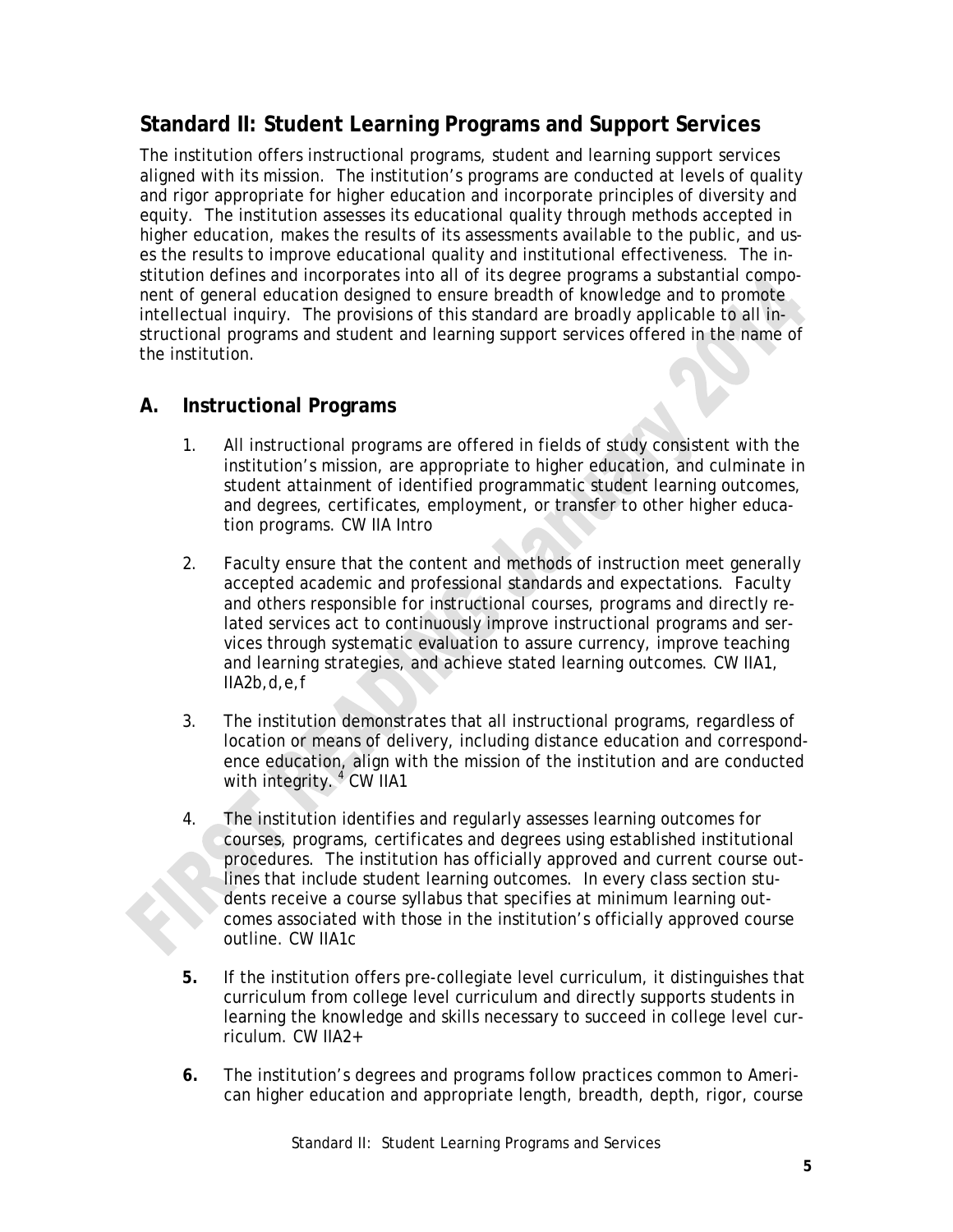sequencing, time to completion, and synthesis of learning. The institution ensures that minimum degree requirements are 60 semester credits or equivalent at the associate level, and 120 credits or equivalent at the baccalaureate level. CW IIA2c

- **7.** The institution schedules courses in a manner that allows students to complete certificate and degree programs within a period of time consistent with established expectations in higher education. CW New
- 8. The institution effectively uses delivery modes, teaching methodologies and learning support services that reflect the diverse and changing needs of its students. CW IIA2d
- 9. The institution validates the effectiveness of department-wide course and/or program examinations, where used, including direct assessment of prior learning. The institution ensures that these examinations are free of test bias and measure the intended learning outcomes. IIA2g
- **10.** The institution awards course credit, degrees and certificates based on student attainment of learning outcomes. Units of credit awarded are consistent with institutional policies that reflect generally accepted norms or equivalencies in higher education. If the institution offers courses based on clock hours, it follows Federal standards for clock-to-credit-hour conversions.  $5$  CW IIA2h, i
- 11. The institution makes available to its students clearly stated transfer-ofcredit policies in order to facilitate the mobility of students without penalty. In accepting transfer credits to fulfill degree requirements, the institution certifies that the expected learning outcomes for transferred courses are comparable to the learning outcomes of its own courses. Where patterns of student enrollment between institutions are identified, the institution develops articulation agreements as appropriate to its mission.<sup>5</sup> CW IIA6a
- 12. The institution includes in all of its programs student learning outcomes, appropriate to the program level, in communication competency, information and quantitative competency, analytic inquiry skills, and the ability to engage diverse perspectives, and other program-specific learning outcomes. CW IIA2c, IIA3b, IIB3d
- 13. The institution requires of all of its degree programs a component of general education based on a carefully considered philosophy for both associate and baccalaureate degrees that is clearly stated in its catalog. The institution, relying on faculty expertise, determines the appropriateness of each course for inclusion in the general education curriculum. The identification of general education courses are based upon student learning outcomes and competencies appropriate to the degree level and include preparation for and acceptance of participation in civil society, skills for lifelong learning through a variety of means, and a broad comprehension of the development of knowledge, practice, and interpretive approaches in the ma-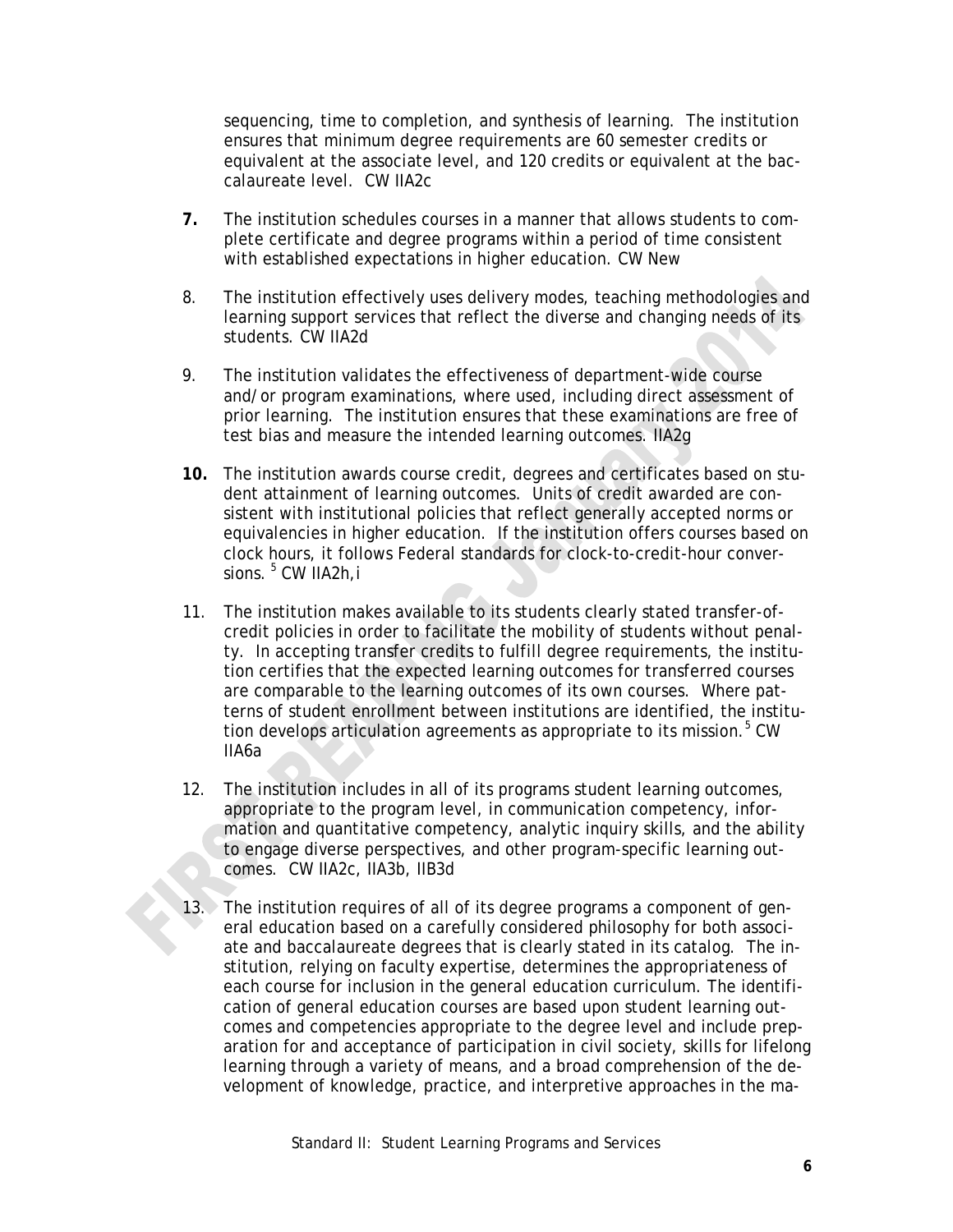jor areas of knowledge, traditionally referred to as the arts and humanities, the sciences, including mathematics, and social sciences. CW IIA3, IIB3b

- 14. All degree programs include focused study in at least one area of inquiry or in an established interdisciplinary core. The identification of specialized courses in an area of inquiry or interdisciplinary core are based upon student learning outcomes and competencies, and include mastery, at the appropriate degree level, of key theories and practices within the field of study. CW IIA4
- 15. Career-technical programs maintain currency through analyses of appropriate data. Graduates completing career-technical certificates and degrees demonstrate technical and professional competencies that meet employment standards and other applicable standards and preparation for external licensure and certification. CW IIA5
- 16. When programs are eliminated or program requirements are significantly changed, the institution makes appropriate arrangements so that enrolled students may complete their education in a timely manner with a minimum of disruption.<sup>6</sup> CW IIA6
- 17. The institution regularly evaluates and improves the quality and currency of all instructional programs offered in the name of the institution, including collegiate, pre-collegiate, and continuing and community education courses and programs, regardless of delivery mode or location. The institution systematically strives to improve outcomes for students. CW IIA2e

# **B. Student Support and Library and Learning Support Services** *Student Support*

- 1. The institution regularly evaluates the quality of student support services and demonstrates that these services, regardless of location or means of delivery, including distance education and correspondence education, support student learning, and enhance accomplishment of the mission of the institution. $3, 4$  CW IIB1
- The institution identifies and assesses learning support outcomes for its student population and provides appropriate student support services and programs to achieve those outcomes. The institution uses assessment data to continuously improve student support programs and services. CW IIB
- The institution assures equitable access to all of its students by providing appropriate, comprehensive, and reliable services to students regardless of service location or delivery method.<sup>4</sup> CW IIB3a
- 4. Co-curricular programs and athletics are suited to the institution's mission and contribute to the social and cultural dimensions of the educational experience of its students. If the institution offers co-curricular or athletic programs, they are conducted with sound educational policy and standards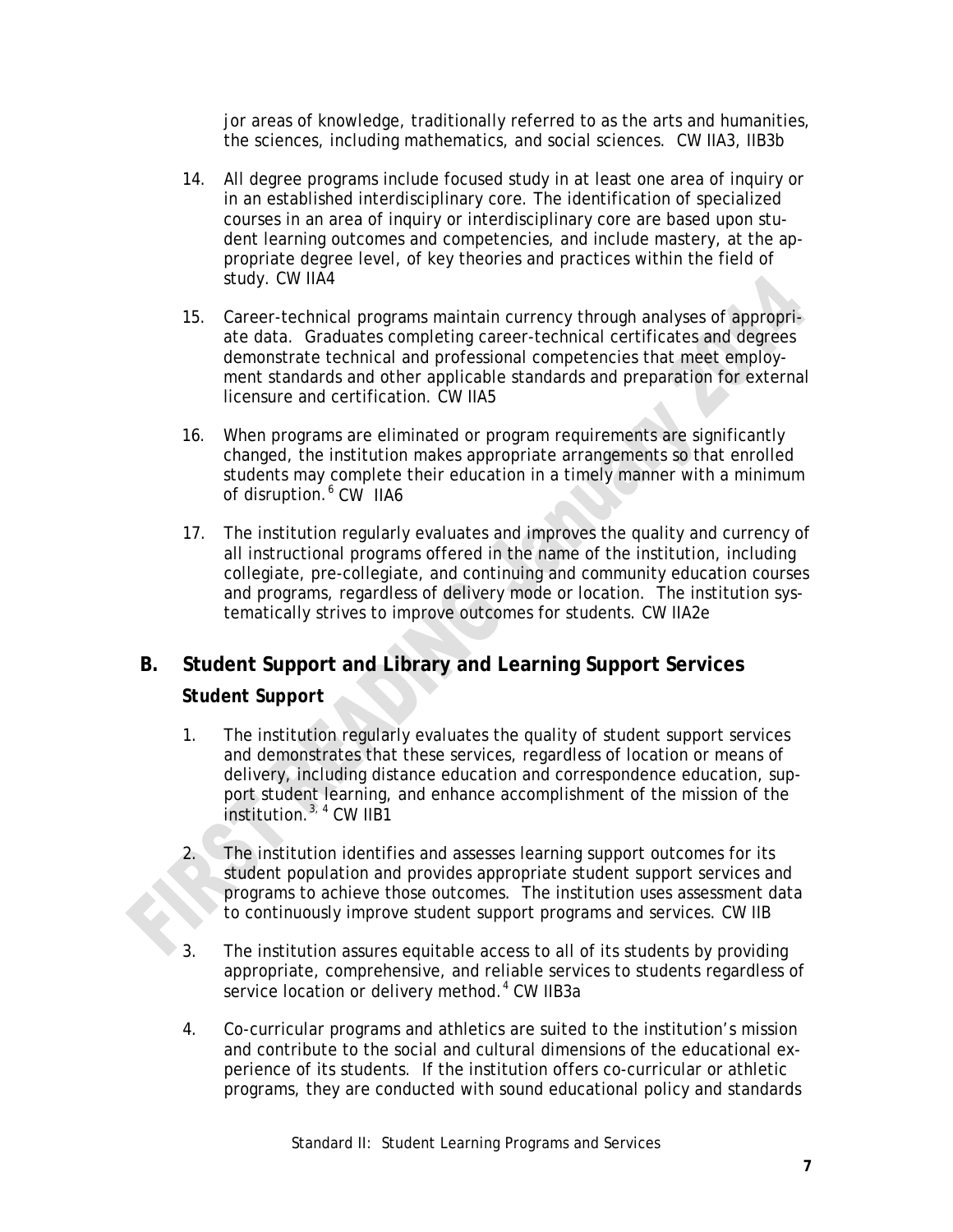of integrity. The institution has responsibility for the control of these programs, including their financial aspects. CW New

- 5. The institution provides counseling and/or academic advising programs to support student development and success and prepares faculty and other personnel responsible for the advising function. Counseling and advising programs orient students to ensure they understand the requirements related to their programs of study and receive timely, useful, and accurate information about relevant academic requirements, including graduation and transfer policies. CW IIB3c
- 6. The institution has adopted and adheres to admission policies consistent with its mission that specify the qualifications of students appropriate for its programs. The institution defines and advises students on clear pathways to complete degrees, certificate and transfer goals. CW New, ER 16
- 7. The institution regularly evaluates admissions and placement instruments and practices to validate their effectiveness while minimizing biases. CW IIB3e
- 8. The institution maintains student records permanently, securely, and confidentially, with provision for secure backup of all files, regardless of the form in which those files are maintained. The institution publishes and follows established policies for release of student records. CW IIB3f

#### *Library and Learning Support*

- 9. The institution supports student learning and achievement by providing library, and other learning support services to students and personnel responsible for student learning and support that are sufficient in quantity, currency, depth, and variety to support educational programs, regardless of location or means of delivery, including distance education and correspondence education.<sup>4</sup> Learning support services include, but are not limited to, library collections, tutoring, learning centers, computer laboratories, learning technology, and ongoing instruction for users of library and other learning support services. CW IIC Intro, IIC1, IIC1b, c
- 10. Relying on appropriate expertise of faculty, including librarians, and other learning support services professionals, the institution selects and maintains educational equipment and materials to support student learning and enhance the achievement of the mission. CW IIC1a
- 11. The institution defines and assesses learning and other intended outcomes for library and learning support services and uses assessment data to continuously improve programs and services. CW IIC2
- 12. When the institution relies on or collaborates with other institutions or other sources for library and other learning support services for its instructional programs, it documents that formal agreements exist and that such resources and services are adequate for the institution's intended purposes, are easily accessible and utilized. The institution takes responsibility for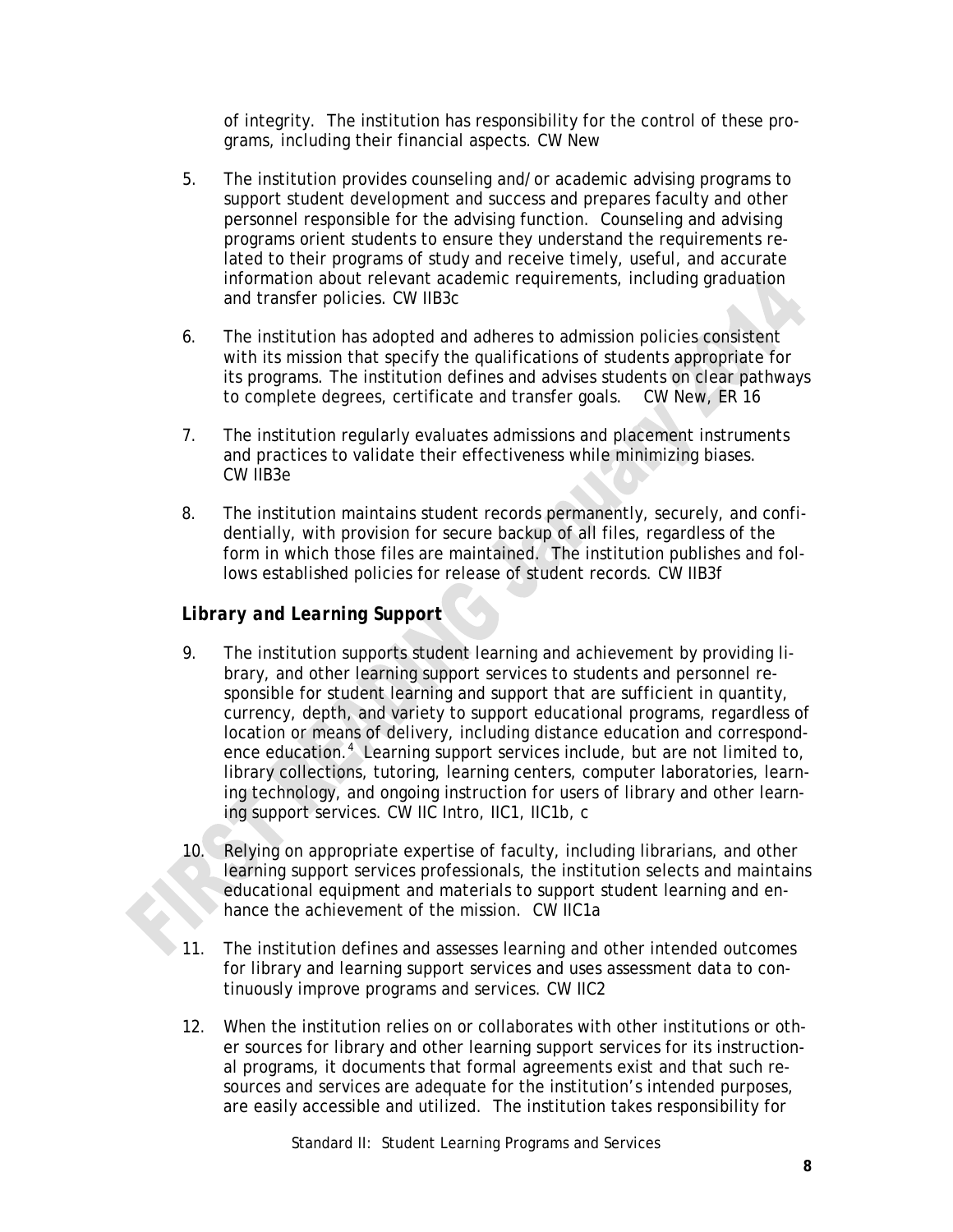and assures the security, maintenance, and reliability of services provided either directly or through contractual arrangement.<sup>7</sup> The institution regularly evaluates these services to ensure their effectiveness. CW IIC1d, e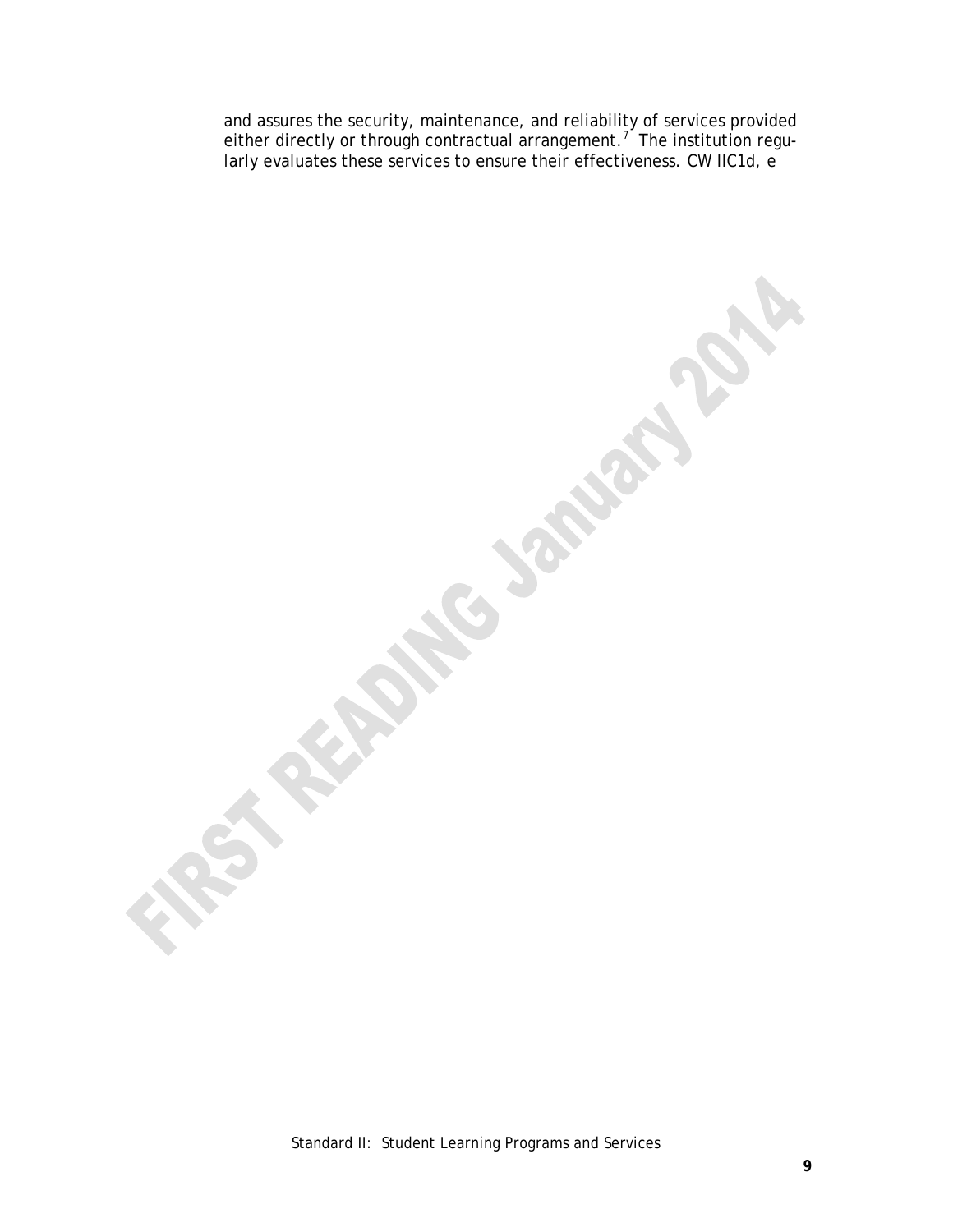## **Standard III: Resources**

The institution effectively uses its human, physical, technology, and financial resources to achieve its mission and to improve academic quality and institutional effectiveness. Accredited colleges in multi-college systems may be organized so that responsibility for resources, allocation of resources, and planning rests with the district/system. In such cases, the district/system is evaluated against the Standards, and its performance is reflected in the accredited status of the institution(s). CW III Intro

#### **A. Human Resources**

- 1. The institution assures the integrity and quality of its programs and services by employing administrators, faculty and staff who are qualified by appropriate education, training, and experience to provide and support these programs and services. Criteria, qualifications, and procedures for selection of personnel are clearly and publicly stated. Job descriptions are directly related to institutional mission and goals and accurately reflect position duties, responsibilities, and authority. CW IIIA1, IIIA1a
- 2. Faculty qualifications include knowledge of the subject matter and requisite skills for the service to be performed. Factors of qualification include appropriate degrees, professional experience, discipline expertise, level of assignment, teaching skills, scholarly activities, and potential to contribute to the mission of the institution. Faculty job descriptions include development and review of curriculum as well as assessment of learning. CW IIIA1a, ER 14
- 3. Administrators and other employees responsible for educational programs and services possess qualifications necessary to perform duties required to sustain institutional effectiveness and academic quality. CW IIIA1, 2
- 4. Degrees held by faculty, administrators and other employees are from institutions accredited by recognized U.S. accrediting agencies. Degrees from non-U.S. institutions are recognized only if equivalence has been established. CW IIIA1a
- 5. The institution assures the effectiveness of its human resources by evaluating all personnel systematically and at stated intervals. The institution establishes written criteria for evaluating all personnel, including performance of assigned duties and participation in institutional responsibilities and other activities appropriate to their expertise. Evaluation processes seek to assess effectiveness of personnel and encourage improvement. Actions taken following evaluations are formal, timely, and documented. CW IIIA1b
- 6. The evaluation of faculty, academic administrators, and other personnel directly responsible for student learning includes, as a component of that evaluation, consideration of the effectiveness of producing that learning.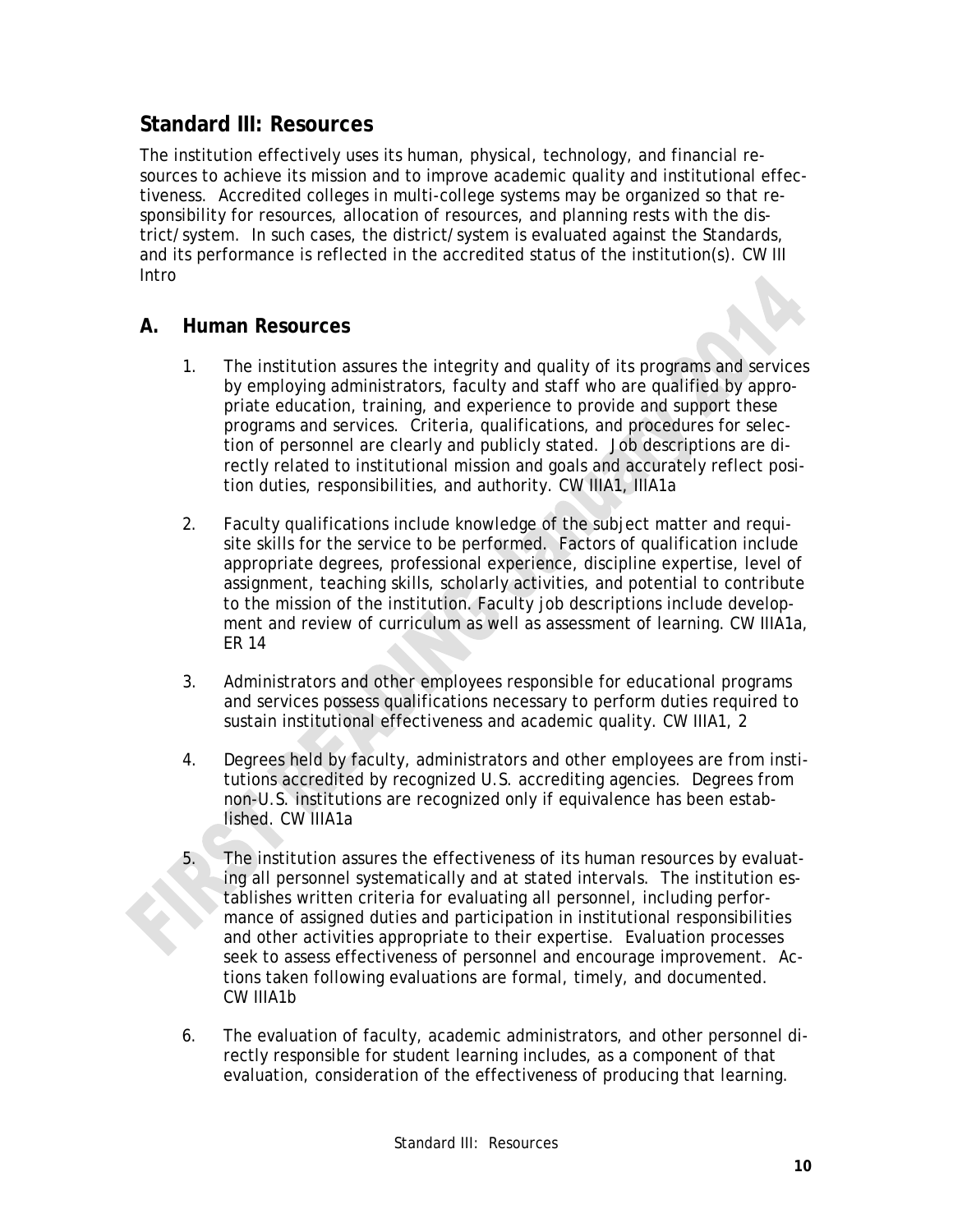Those employees use the results of the assessment of learning outcomes to improve teaching and learning. CW IIIA1c

- 7. The institution maintains a sufficient number of qualified faculty, both fulltime and part-time, to assure the fulfillment of faculty responsibilities essential to the quality of educational programs and services to achieve institutional mission and purposes. CW IIIA2
- 8. The institution has a sufficient number of staff with appropriate qualifications to support the effective educational, technological, physical, and administrative operations of the institution. CW IIIA2
- 9. The institution has a sufficient and stable number of administrators with appropriate preparation and expertise to provide continuity and effective administrative leadership and services that support the institution's mission and purposes. CW IIIA2
- 10. The institution establishes, publishes, and adheres to written personnel policies and procedures that are available for information and review. Such policies and procedures are fair and equitably and consistently administered. CW IIIA3
- 11. Through its policies and practices, the institution creates and maintains appropriate programs, practices, and services that support its diverse personnel. The institution regularly assesses its record in employment equity and diversity consistent with its mission. CW IIIA4
- 12. The institution upholds a written code of professional ethics for all of its personnel, including consequences for violation. CW IIIA1d
- 13. The institution plans for and provides all personnel with appropriate opportunities for continued professional development, consistent with the institutional mission and based on evolving pedagogy, technology, and learning needs. The institution systematically evaluates professional development programs and uses the results of these evaluations as the basis for improvement. CW IIIA5
- 14. The institution makes provision for the security and confidentiality of personnel records. Each employee has access to his/her personnel records in accordance with law. CW IIIA3

## **B. Physical Resources**

1. The institution assures safe and sufficient physical resources at all locations where it offers courses, programs, and learning support services. They are constructed and maintained to assure access, safety, security, and a healthful learning and working environment. CW IIIB1b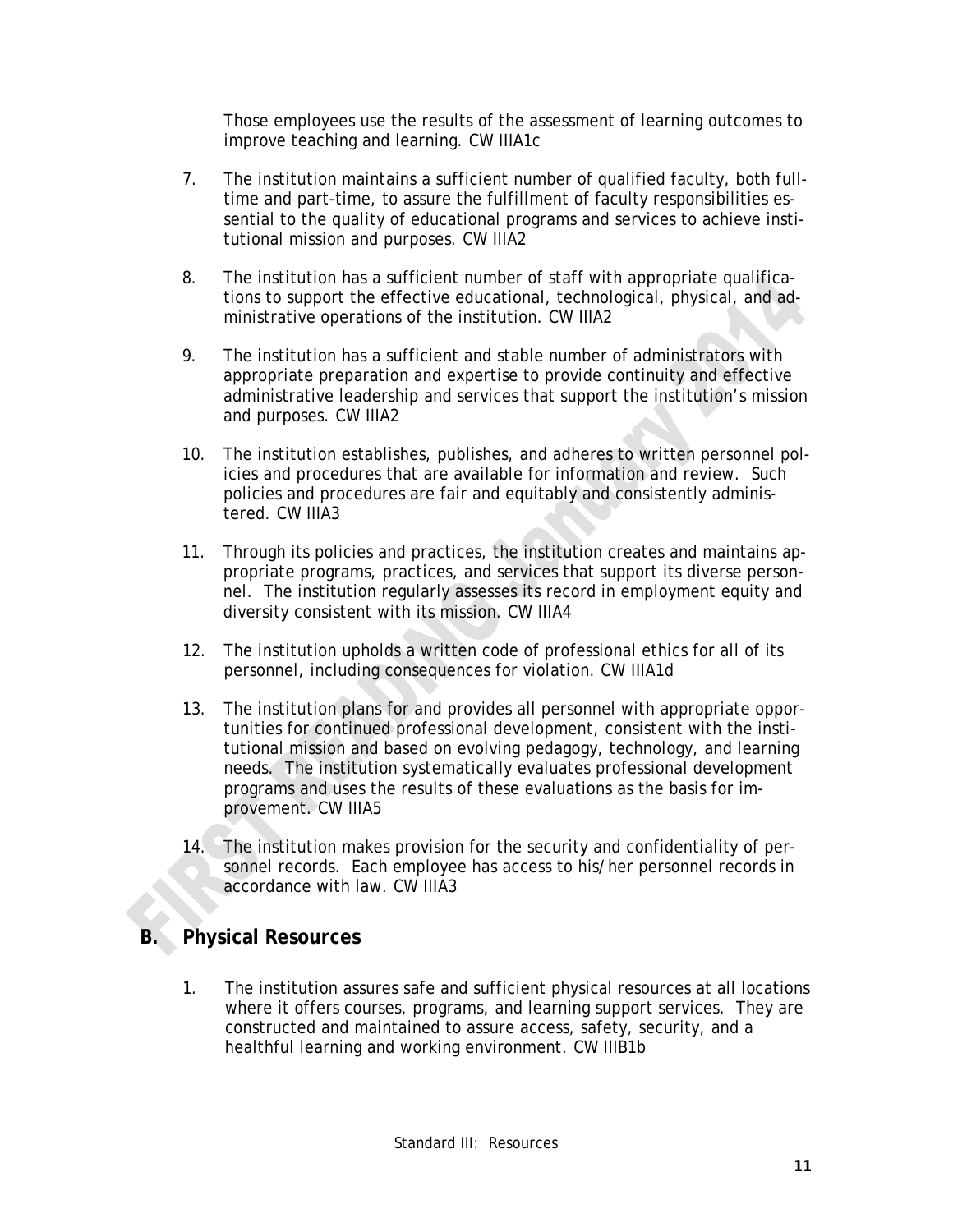- 2. The institution plans, acquires, builds, maintains, and upgrades or replaces its physical resources, including facilities, equipment, land, and other assets, in a manner that assures effective utilization and the continuing quality necessary to support its programs and services and achieve its mission. CW IIIB1a
- 3. To assure the feasibility and effectiveness of physical resources in supporting institutional programs and services, the institution plans and evaluates its facilities and equipment on a regular basis, taking utilization and other relevant data into account. CW IIIB2
- 4. Long-range capital plans support institutional improvement goals and reflect projections of the total cost of ownership of new facilities and equipment. CW IIIB2a

## **C. Technology Resources**

- 1. Technology services, professional support, facilities, hardware, and software are appropriate and adequate to support the institution's management and operational functions, academic programs, teaching and learning, and support services.<sup>4</sup> CW IIIC1, IIIC1a
- 2. The institution continuously plans for, updates and replaces technology to ensure its technological infrastructure, quality and capacity are adequate to support its mission, operations, programs, and services. CW IIIC, IIIC1d, IIIC2
- 3. The institution assures that technology resources at all locations where it offers courses, programs, and services are implemented and maintained to assure reliable access, safety, and security. CW IIIC1c
- 4. The institution provides appropriate instruction and support for faculty, staff, students, and administrators, in the effective use of technology and technology systems related to its programs, services, and institutional operations. CW IIIC1b
- 5. The institution has policies and procedures that guide the appropriate use of technology in the teaching and learning processes. CW IIIC1d

## **D. Financial Resources**

#### **Planning**

1. Financial resources are sufficient to support and sustain student learning programs and services and improve institutional effectiveness. The distribution of resources supports the development, maintenance, allocation and reallocation, and enhancement of programs and services. The institution plans and manages its financial affairs with integrity and in a manner that ensures financial stability. CW IIID Intro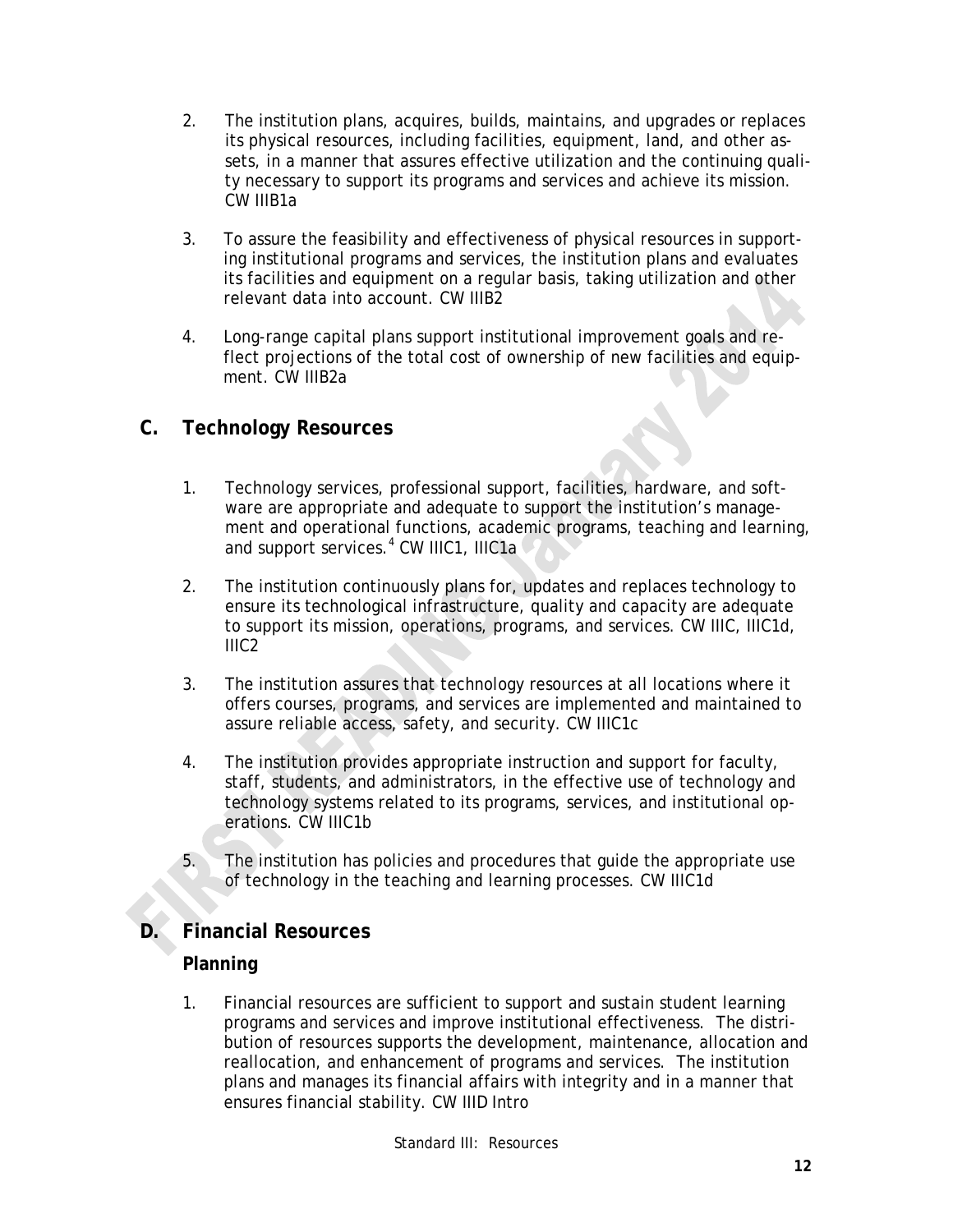- 2. The institution's mission and goals are the foundation for financial planning, and financial planning is integrated with and supports all institutional planning. The institution has policies and procedures to ensure sound financial practices and financial stability. Appropriate financial information is disseminated throughout the institution in a timely manner. CW IIID1, IIID1a, IIID2c
- 3. The institution clearly defines and follows its guidelines and processes for financial planning and budget development, with all constituencies having appropriate opportunities to participate in the development of institutional plans and budgets. CW IIID1d

#### **Fiscal Responsibility and Stability**

- 4. Institutional planning reflects a realistic assessment of financial resource availability, development of financial resources, partnerships, and expenditure requirements. CW IIID1b
- 5. To assure the financial integrity of the institution and responsible use of its financial resources, the internal control structure has appropriate control mechanisms and widely disseminates dependable and timely information for sound financial decision making. The institution regularly evaluates its financial management practices and uses the results to improve internal control systems. CW IIID2, IIID3h
- 6. Financial documents, including the budget, have a high degree of credibility and accuracy, and reflect appropriate allocation and use of financial resources to support student learning programs and services. CW IIID2a
- 7. Institutional responses to external audit findings are comprehensive, timely, and communicated appropriately. CW IIID2b
- 8. The institution's financial and internal control systems are evaluated and assessed for validity and effectiveness, and the results of this assessment are used for improvement. CW IIID2e
- 9. The institution has sufficient cash flow and reserves to maintain stability, support strategies for appropriate risk management, and, when necessary, implement contingency plans to meet financial emergencies and unforeseen occurrences. CW IIID3a
- 10. The institution practices effective oversight of finances, including management of financial aid, grants, externally funded programs, contractual relationships, auxiliary organizations or foundations, and institutional investments and assets. CW IIID3b

#### **Liabilities**

11. The level of financial resources provides a reasonable expectation of both short-term and long-term financial solvency. When making short-range financial plans, the institution considers its long-range financial priorities to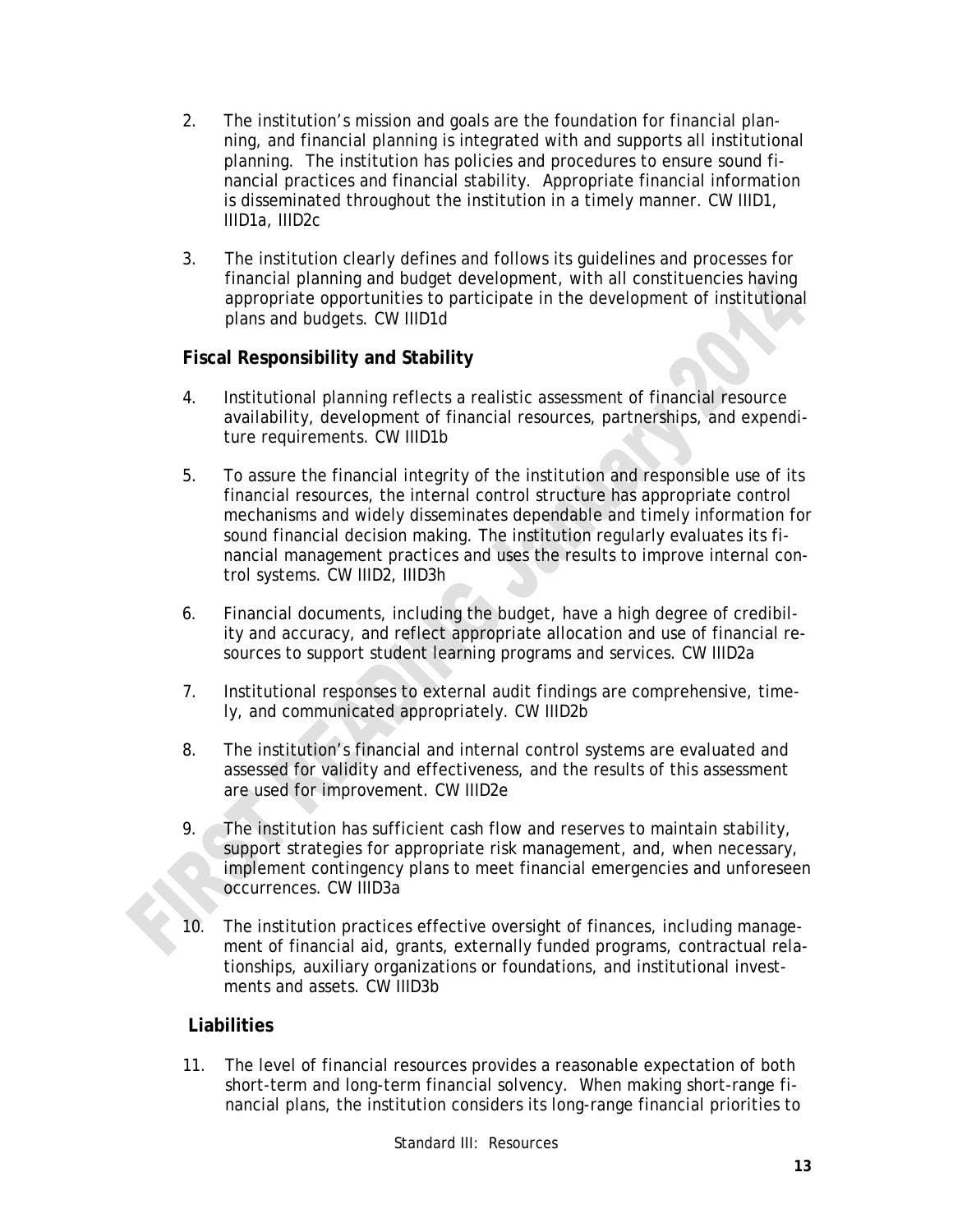assure financial stability. The institution clearly identifies, plans, and allocates resources for payment of liabilities and future obligations. CW IIID1c

- 12. The institution plans for and allocates appropriate resources for the payment of liabilities and future obligations, including Other Post-Employment Benefits (OPEB), compensated absences, and other employee related obligations. The actuarial plan to determine Other Post-Employment Benefits (OPEB) is current and prepared as required by appropriate accounting standards. CW IIID3c, d
- 13. On an annual basis, the institution assesses and allocates resources for the repayment of any locally incurred debt instruments that can affect the financial condition of the institution. CW IIID3e
- 14. All financial resources, including short- and long-term debt instruments (such as bonds and Certificates of Participation), auxiliary activities, fundraising efforts, and grants, are used with integrity in a manner consistent with the intended purpose of the funding source. CW IIID2d
- 15. The institution monitors and manages student loan default rates, revenue streams, and assets to ensure compliance with federal requirements, including Title IV of the Higher Education Act, and comes into compliance when the federal government identifies deficiencies. CW IIID3f

#### **Contractual Agreements**

16. Contractual agreements with external entities are consistent with the mission and goals of the institution, governed by institutional policies, and contain appropriate provisions to maintain the integrity of the institution and the quality of it programs, services, and operations.<sup>7</sup> CW IIID3g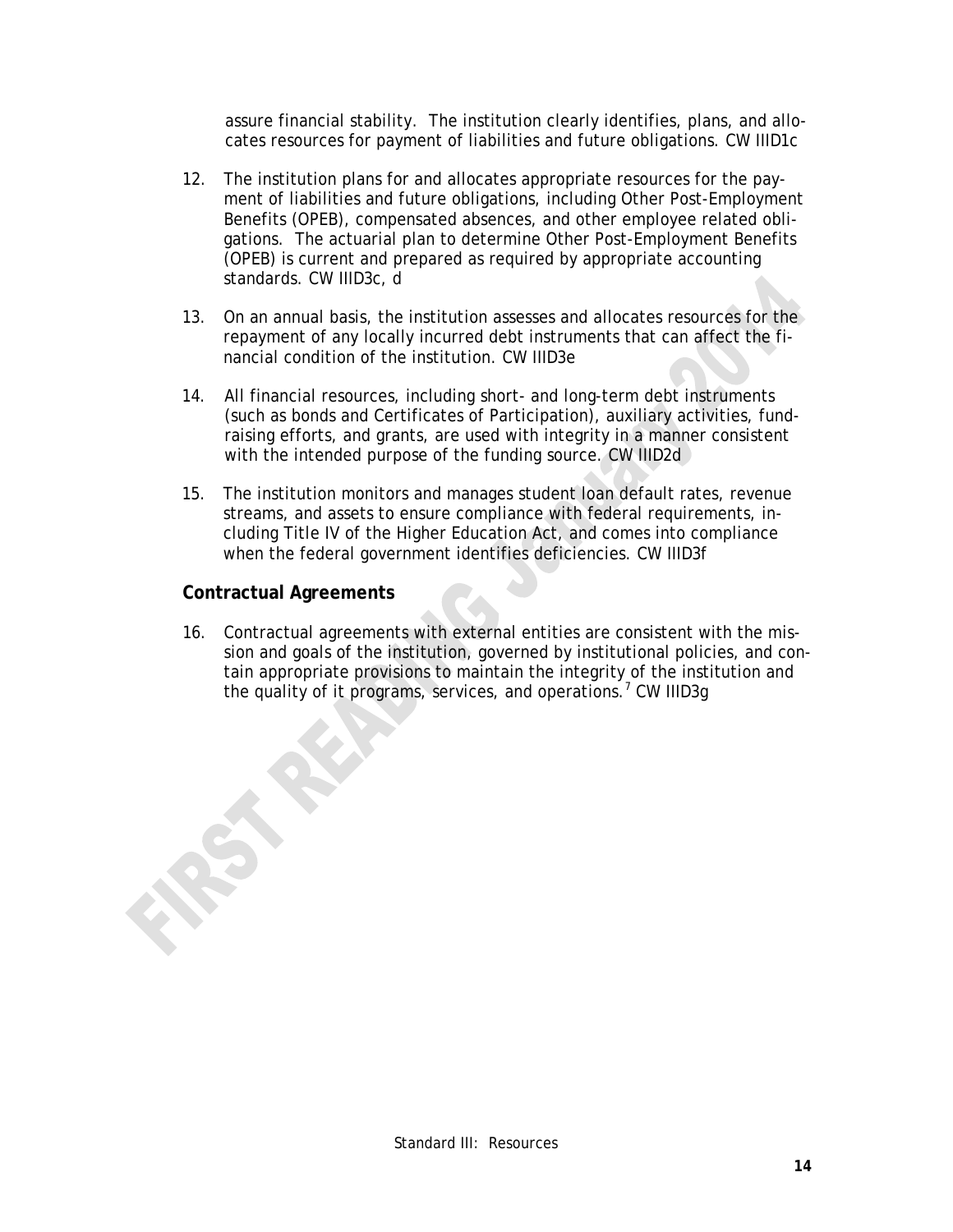## **Standard IV: Leadership and Governance**

The institution recognizes and uses the contributions of leadership throughout the organization for promoting student success, sustaining academic quality, integrity, fiscal stability, and continuous improvement of the institution. Governance roles are defined in policy and are designed to facilitate decisions that support student learning programs and services and improve institutional effectiveness, while acknowledging the designated responsibilities of the governing board and the chief executive officer. Through established governance structures, processes, and practices, the governing board, administrators, faculty, staff, and students work together for the good of the institution. CW IV Intro

#### **A. Decision-Making Roles and Processes**

- 1. Institutional leaders create and encourage innovation leading to institutional excellence. They support administrators, faculty, staff, and students, no matter what their official titles, in taking initiative for improving the practices, programs, and services in which they are involved. When ideas for improvement have policy or significant institution-wide implications, systematic participative processes are used to assure effective planning and implementation. CW IVA1
- 2. The institution establishes and implements written policy authorizing administrator, faculty, and staff participation in decision-making processes. The policy makes provisions for consideration of student views and judgments in those matters in which students have a direct and reasonable interest. Policy specifies the manner in which individuals bring forward ideas and work together on appropriate policy, planning, and special-purpose committees. CW IVA2
- 3. Administrators and faculty have a substantive and clearly defined role in institutional governance and exercise a substantial voice in institutional policies, planning, and budget that relate to their areas of responsibility and expertise. CW IVA2a
- 4. Faculty and academic administrators, through well-defined structures and processes, have responsibility for recommendations about curriculum and student learning programs and services. CW IVA2b
- 5. Through its system of board and institutional governance, the institution ensures the appropriate consideration of relevant perspectives; decision-making aligned with expertise and responsibility; and timely action on institutional plans, policies, curricular change, and other key considerations. CW IVA3
- The processes for decision-making and the resulting decisions are documented and widely communicated across the institution. CW New
- 7. Leadership roles and the institution's governance and decision-making policies and processes are regularly evaluated to assure their integrity and effectiveness. The institution widely communicates the results of these evaluations and uses them as the basis for improvement. CW IVA5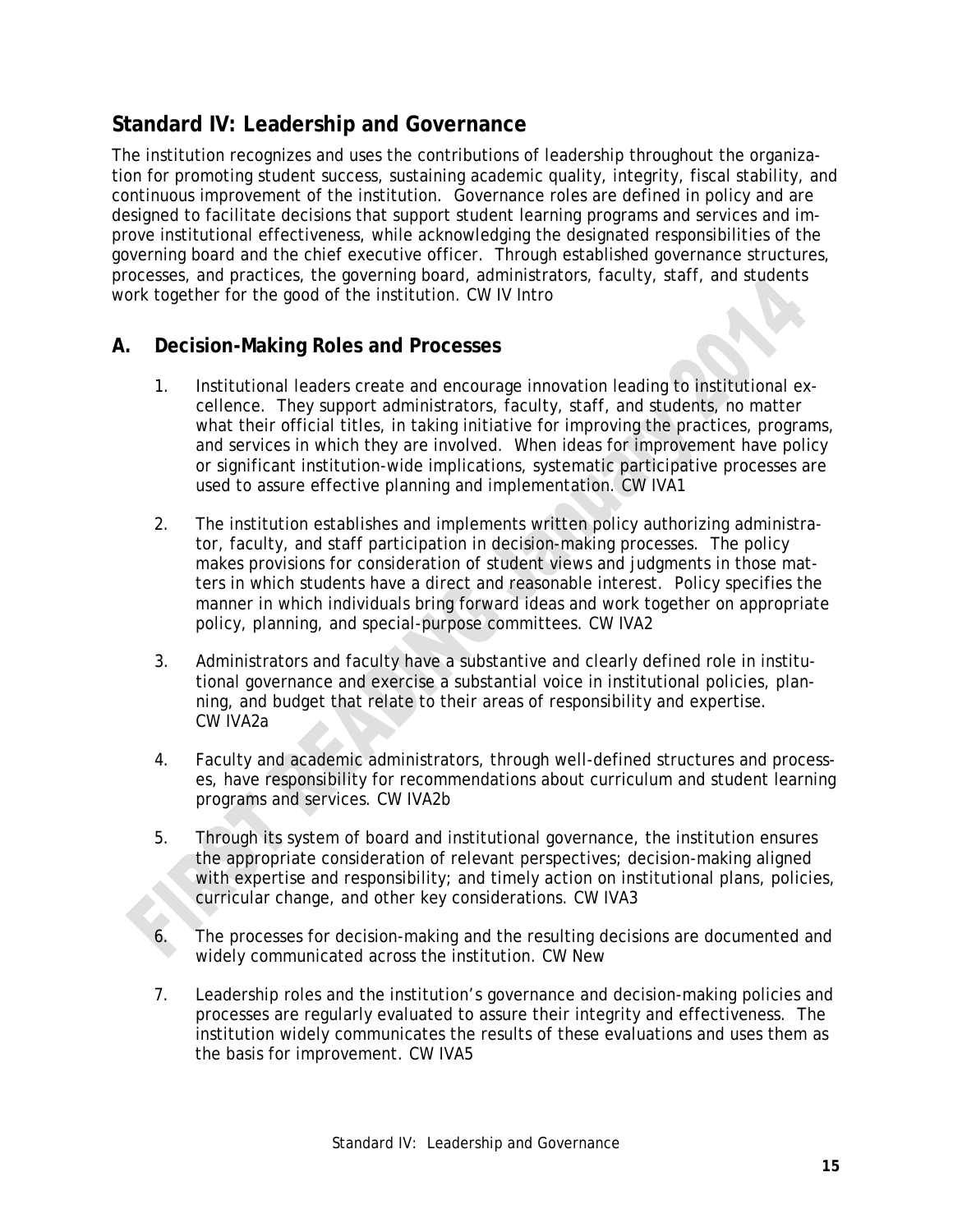#### **B. Chief Executive Officer**

- 1. The institutional chief executive officer (CEO) has primary responsibility for the quality of the institution. The CEO provides effective leadership in planning, organizing, budgeting, selecting and developing personnel, and assessing institutional effectiveness. CW IVB2
- 2. The CEO plans, oversees, and evaluates an administrative structure organized and staffed to reflect the institution's purposes, size, and complexity. The CEO delegates authority to administrators and others consistent with their responsibilities, as appropriate. CW IVB2a
- 3. Through established policies and procedures, the CEO guides institutional improvement of the teaching and learning environment by:
	- establishing a collegial process that sets values, goals, and priorities;
	- ensuring the college sets institutional performance standards for student achievement;
	- ensuring that evaluation and planning rely on high quality research and analysis on external and internal conditions;
	- ensuring that educational planning is integrated with resource planning and allocation to support student achievement and learning;
	- ensuring that the allocation of resources supports and improves learning and achievement; and
	- establishing procedures to evaluate overall institutional planning and implementation efforts to achieve the mission of the institution. CW IVB2b
- 4. The CEO has the primary leadership role for accreditation, ensuring that the institution meets or exceeds Eligibility Requirements, Accreditation Standards, and Commission policies at all times. Faculty, staff, and administrative leaders of the institution also have responsibility for assuring compliance with accreditation requirements. CW New
- 5. The CEO assures the implementation of statutes, regulations, and governing board policies and assures that institutional practices are consistent with institutional mission and policies, including effective control of budget and expenditures. CW IVB2c, d
- 6. The CEO works and communicates effectively with the communities served by the institution. CW IVB2e

## **C. Governing Board**

1. The institution has a governing board that has authority over and responsibility for policies to assure the academic quality, integrity, and effectiveness of the student learning programs and services and the financial stability of the institution. CW IVB1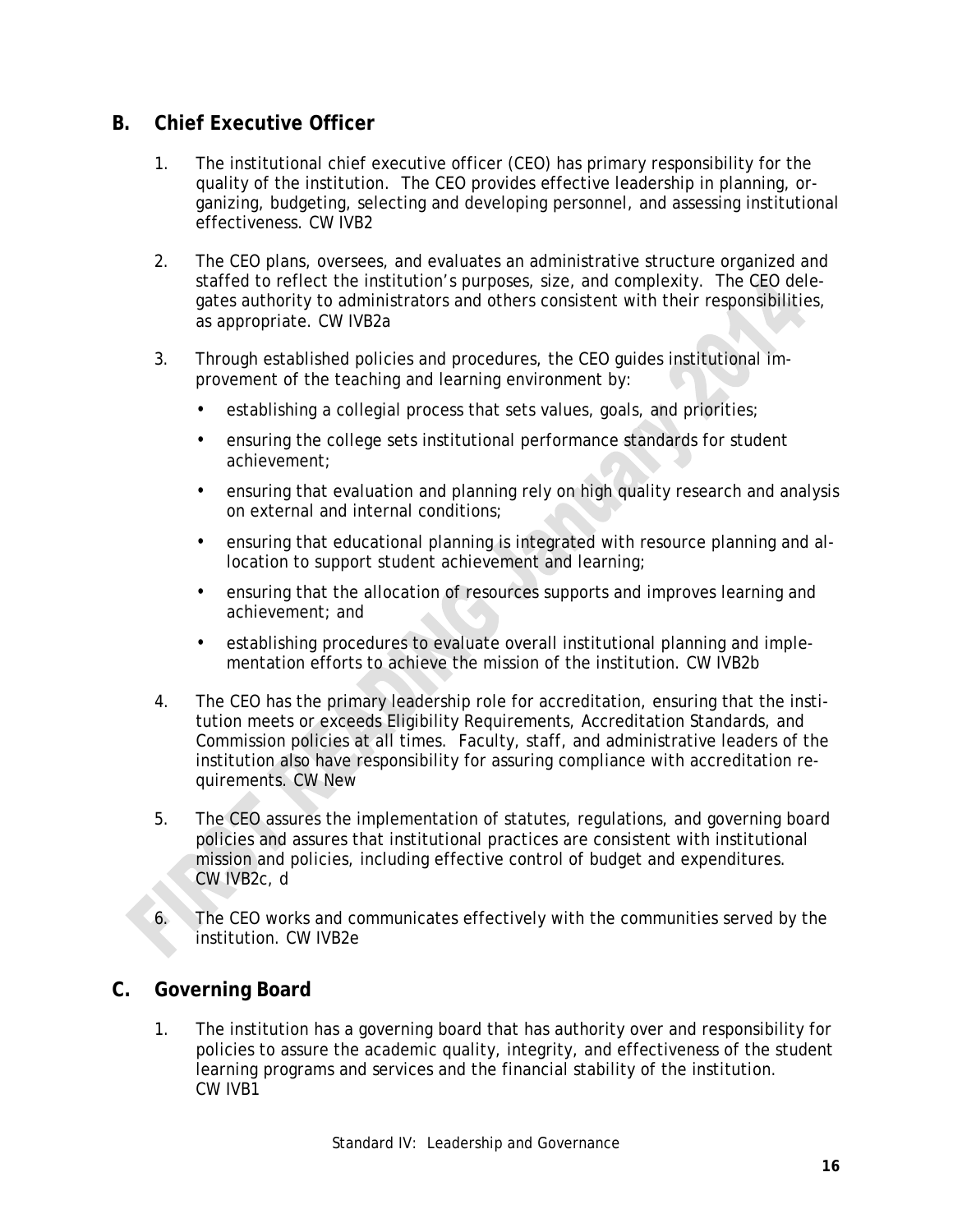- 2. The governing board acts as a collective entity. Once the board reaches a decision, all board members act in support of the decision. CW IVB1a
- 3. The governing board adheres to a clearly defined policy for selecting and evaluating the CEO of the college and/or the district/system. CW IVB1j
- 4. The governing board is an independent, policy-making body that reflects the public interest in the college's educational quality through board activities and decisions. It advocates for and defends the institution and protects it from undue influence or pressure. CW IVB1a
- 5. The governing board establishes policies consistent with the college/district/system mission to ensure the quality, integrity, and improvement of student learning programs and services and the resources necessary to support them. The governing board has ultimate responsibility for educational quality, legal matters, and financial integrity and stability. CW IVB1b, c
- 6. The governing board regularly reviews key indicators of student learning and achievement and sets expectations through policy to improve academic quality. CW New
- 7. The institution or the governing board publishes the board bylaws and policies specifying the board's size, duties, responsibilities, structure, and operating procedures. CW IVB1d
- 8. The governing board acts in a manner consistent with its policies and bylaws. The board regularly assesses its policies and bylaws for their effectiveness in fulfilling the college/district/system mission and revises them as necessary. CW IVB1e
- 9. The governing board has an ongoing training program for board development, including new member orientation. It has a mechanism for providing for continuity of board membership and staggered terms of office. CW IVB1f
- 10. Board policies and/or bylaws clearly establish a process for board evaluation. The evaluation assesses the board's effectiveness in promoting and sustaining academic quality and institutional effectiveness. The governing board regularly evaluates its practices and performance, including full participation in board training, and makes public the results. The results are used to improve board performance, academic quality, and institutional effectiveness. CW IVB1g
- 11. The governing board upholds a code of ethics and conflict of interest policy, and individual board members adhere to the code. A majority of the board members have no employment, family, ownership, or other personal financial interest in the institution. Board member interests are disclosed and do not interfere with the impartiality of governing body members or outweigh the greater duty to secure and ensure the academic and fiscal integrity of the institution. The board has a clearly defined policy for dealing with behavior that violates its code and implements it when necessary. CW IVB1h, ER 3
- 12. The governing board is informed about and involved in the accreditation process. CW IVB1i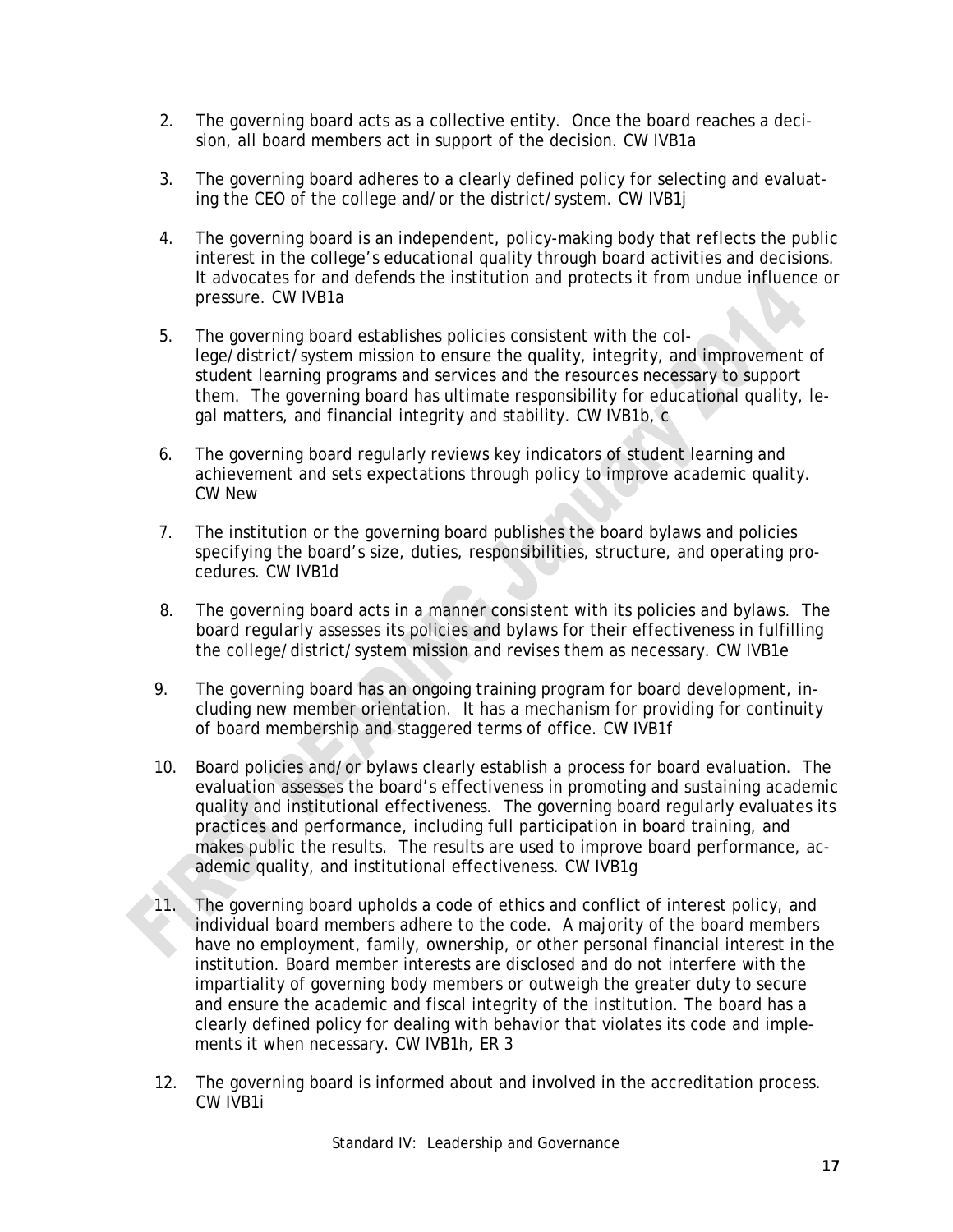13. The governing board delegates full responsibility and authority to the CEO to implement and administer board policies without board interference and holds the CEO accountable for the operation of the district/system or college, respectively. CW IVB1j

## **D. Multi-College Districts or Systems**

- 1. In multi-college districts or systems, the district/system CEO provides leadership in setting and communicating expectations of educational excellence and integrity throughout the district/system and assures support for the effective operation of the colleges. Working with the colleges, the district/system CEO establishes clearly defined roles, authority and responsibility between the colleges and the district/system.<sup>8</sup> CW IVB3
- 2. The district/system CEO clearly delineates, documents, and communicates the operational responsibilities and functions of the district/system from those of the colleges and consistently adheres to this delineation in practice. The district/system CEO ensures that the colleges receive effective and adequate district/system controlled services to support the colleges in achieving their missions. Where a district/system has responsibility for resources, allocation of resources, and planning, it is evaluated against the Standards, and its performance is reflected in the accredited status of the institution. CW IVB3a, b
- 3. The district/system has a policy for allocation and reallocation of resources that are adequate to support the effective operations and sustainability of the colleges and district/system. The district/system CEO ensures effective control of expenditures. CW IVB3c, d
- 4. The CEO of the district or system delegates full responsibility and authority to the CEOs of the colleges to implement and administer delegated district/system policies without interference and holds college CEO's accountable for the operation of the colleges. CW IVB3e
- 5. District/system planning and evaluation are integrated with college planning and evaluation to improve student learning and achievement and institutional effectiveness. CW New
- 6. Communication between colleges and districts/systems ensures effective operations of the colleges and should be timely, accurate, and complete in order for the colleges to make decisions effectively. CW IVB3f
- 7. The district/system CEO regularly evaluates district/system and college role delineations, governance and decision-making processes to assure their integrity and effectiveness in assisting the colleges in meeting educational goals for student achievement and learning. The district/system widely communicates the results of these evaluations and uses them as the basis for improvement. CW IVB3g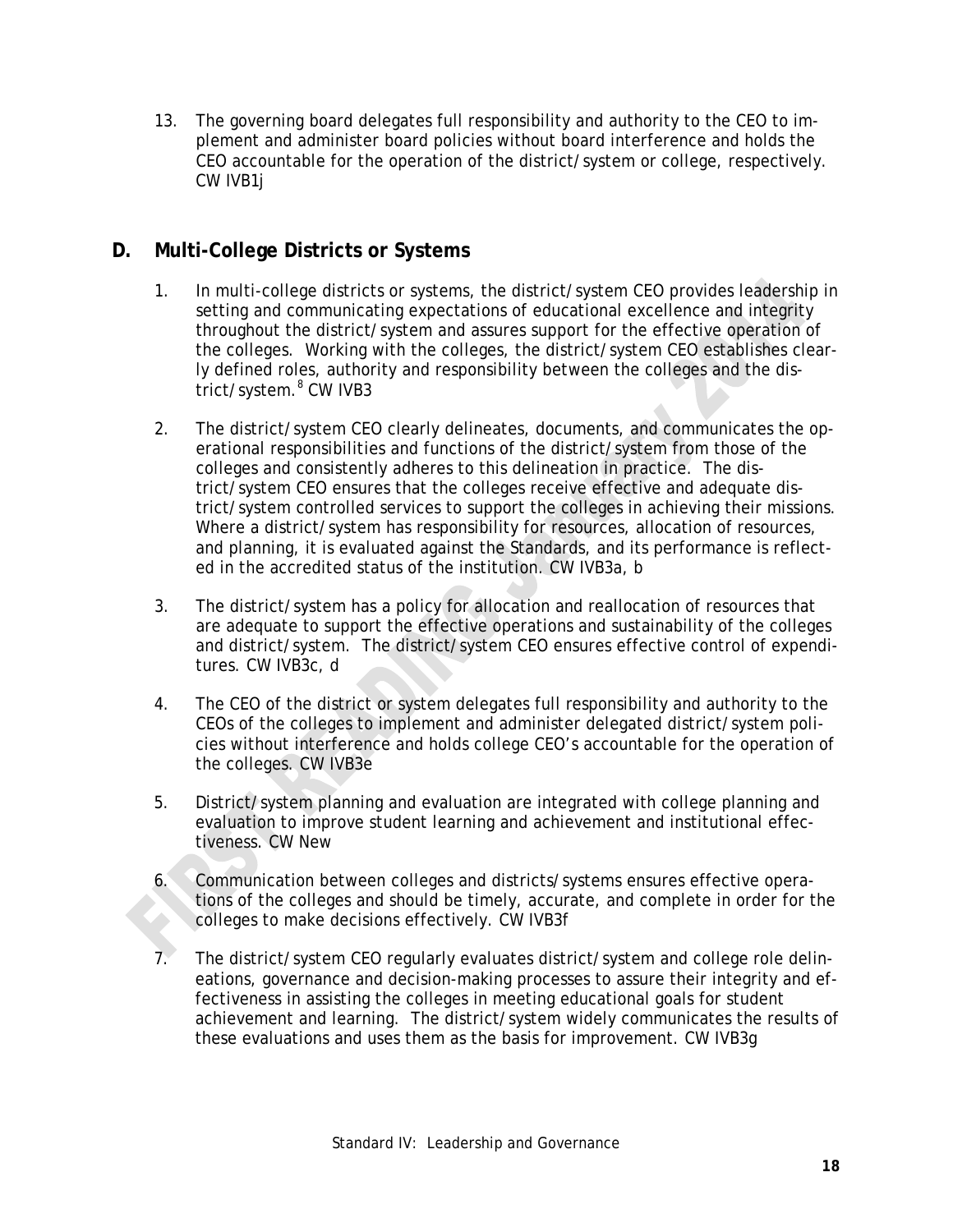# **Catalog Requirements**

The following list of required information must be included in the college catalog.

- **1. General Information**
	- Official Name, Address(es), Telephone Number(s), and Website Address of the Institution
	- Educational Mission
	- Course, Program, and Degree Offerings
	- Student Learning Outcomes for Programs and Degrees
	- Academic Calendar and Program Length,
	- Academic Freedom Statement
	- Available Student Financial Aid
	- Available Learning Resources
	- Names and Degrees of Administrators and Faculty
	- Names of Governing Board Members

#### **2. Requirements**

- Admissions
- Student Tuition, Fees, and Other Financial Obligations
- Degrees, Certificates, Graduation and Transfer
- **3. Major Policies and Procedures Affecting Students**
	- Academic Regulations, including Academic Honesty
	- Nondiscrimination
	- Acceptance and Transfer of Credits<sup>2</sup>
	- **Transcripts**
	- Grievance and Complaint Procedures
	- Sexual Harassment
	- Refund of Fees

#### **4. Locations or Publications Where Other Policies may be Found**

(Standard I.C.2) CW ER 20